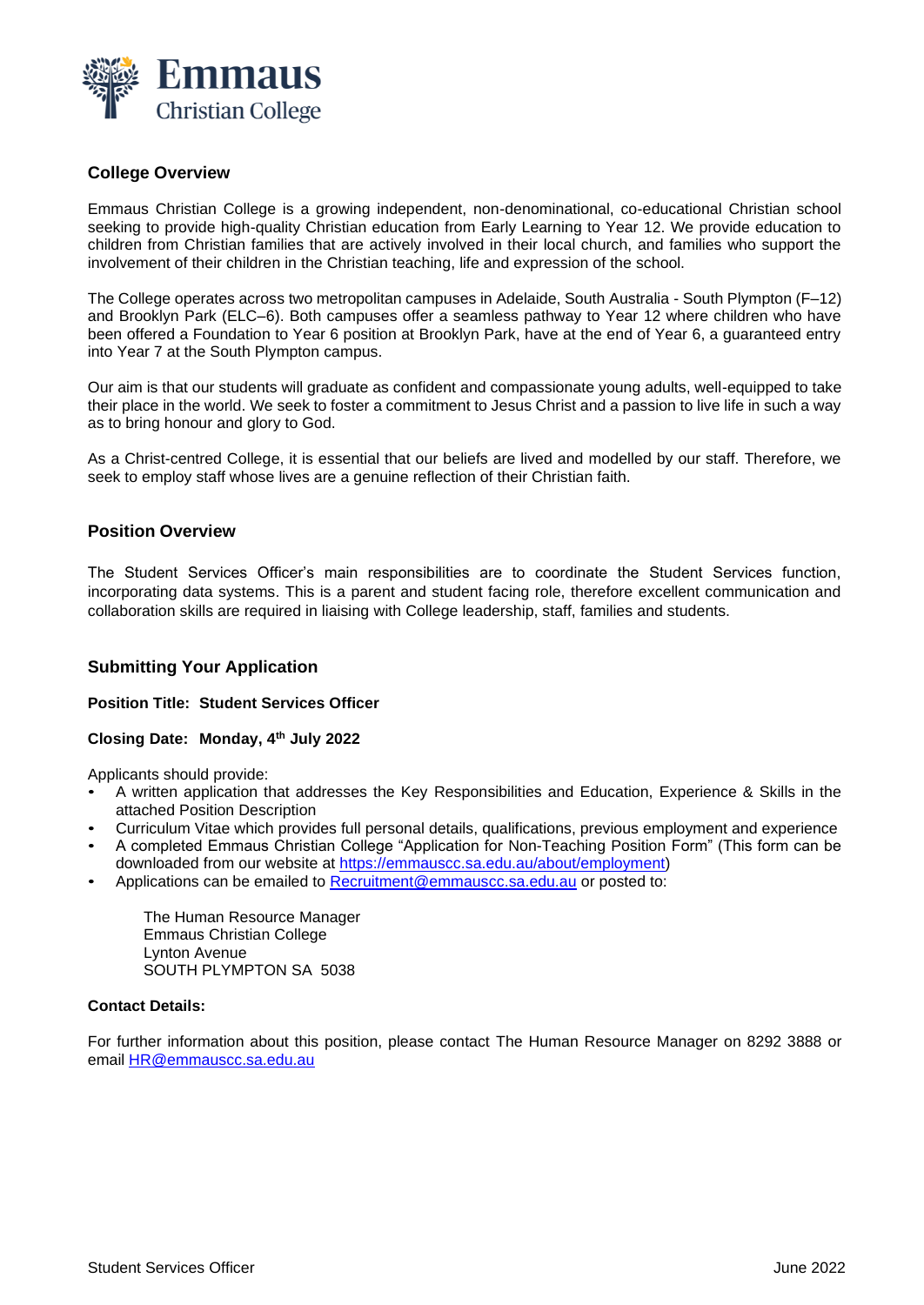

# **Position Description**

| Title:                       | <b>Student Services Officer</b>         |
|------------------------------|-----------------------------------------|
| <b>Reports To:</b>           | Human Resources Manager                 |
| <b>Classification:</b>       | Grade 3 Level 1                         |
| Commencement:                | Negotiable/Immediate                    |
| <b>Nature of Employment:</b> | Permanent Full-time (46-weeks per year) |

## **Purpose of Role:**

The Student Services Officer manages a busy Student Services office, handling all internal and external communications for the College, as well as event and excursion coordination with staff and parents. This role manages critical reporting to the College and Department of Education as well as working collaboratively with leadership and staff.

## **Key Responsibilities:**

- Coordinate Student Services office for all students/parents.
- Interact professionally with students, families and staff, face-to-face and online.
- Collaborate and coordinate with Leadership and teaching staff on:
	- o updating student records, including following up on absenteeism, student ID cards, etc.
	- o excursions and camps.
	- o events, including parent/teacher interviews, school photos, etc.
	- o volunteer coordination including Working With Children Checks for all volunteers.
	- Report on student data to College and Department of Education as required.
- Reporting and recording of COVID related data.
- End of year roll overs and system updates.
- Work collaboratively with others in the Business Services team with various administrative processes to ensure smooth facilitation of key events and activities.

### **Other Responsibilities:**

- Process banking and payments for Student Services related functions.
- Complete and record student transfer forms.
- Coordinate annual student stationery orders.
- Organising Book room including: purchasing, selling of stationery and stock take for auditing.
- Various other student/staff administration functions including travel (buses), dealing with Centrelink for youth allowances, etc.
- Utilising various IT systems for data management.